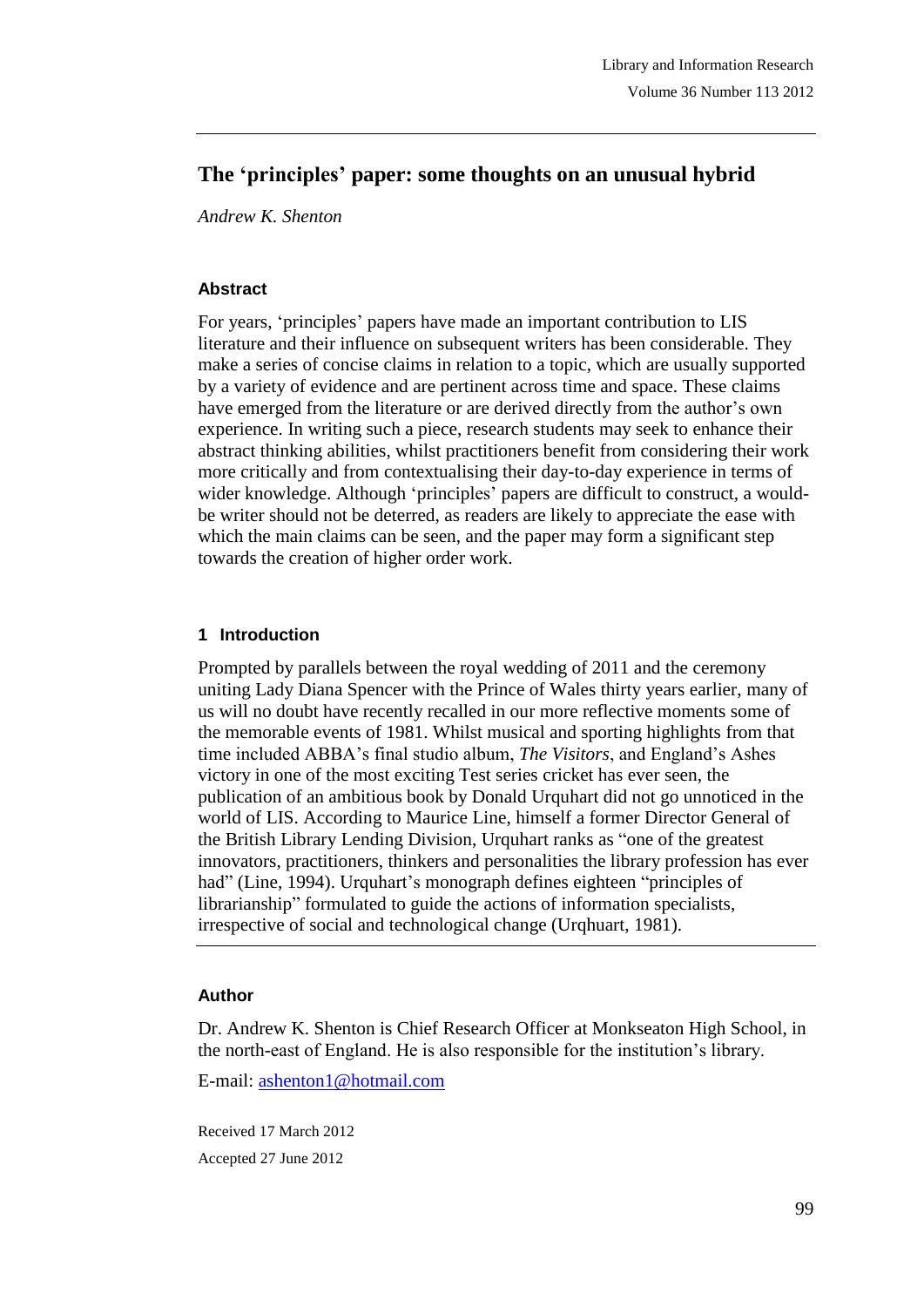Even as long ago as 1981, the concept of basing a treatise on a number of principles imbued with the personal beliefs of the writer was by no means new in LIS. Several years earlier, Dervin (1976) had written a paper revealing her attitudes to ten questionable assumptions which, she had suggested, hindered the understanding of people's information needs. Dervin's work has proved highly influential and, some three decades after her article was published, Case (2007) chose to conclude his study of information behaviour by reinterpreting her ten arguments, merging some and adding two of his own.

Although Urquhart (1990) would later admit his disappointment at the reaction that his principles had received, his book nonetheless made an impact on writers and academics. Nearly thirty years on from its first appearance, Shenton and Johnson (2010) took the rudiments of the conceptual structure as a model and presented five of their own statements, dealing with caveats, anomalies and dilemmas affecting the modern school librarian. In an earlier paper Shenton (2007) had confined himself to outlining paradoxes associated with young people's information behaviour. This paper has since been cited on several occasions and formed the basis of a whole new article (i.e. Shenton, 2010). Writing for Polish teacher-librarians, Staniów (2008) describes the featured paradoxes at some length. In addition, the *Informed Librarian Online* (2008) has publicised the paper and it has been listed as recommended reading for one of the courses offered by the Palmer School of Information and Library Science at Long Island University in the USA.

Undoubtedly the most famous principles in our field are those presented by Ranganathan (1931). Chowdhury *et al*. go so far as to assert that they have been "the key driving force for the profession" since their publication (2008, 234). It is a measure of their impact on thinking that Noruzi (2004) is able to cite a series of later writers who have stated their own principles and laws based on Ranganathan's work. According to Gorman (1998), Ranganathan believed that all human activities could be subjected to analysis by scientific method, and rigorous examination of LIS phenomena could lead to the formulation of empirical "laws". Whilst Gorman recognises that Ranganathan's five laws are of a type fundamentally different from those commonplace in sciences such as physics, he suggests that, since each is based "on observation and analysis by a trained mind", they cannot be dismissed as "mere generalities" (1998, 55). It is this middle ground positioning that renders their status that of 'principles'. In a work that discusses Ranganathan's laws, Gorman (1998) offers his own "meditations" as an information professional, each of which begins, "I will…". Like Urquhart's principles, these embody the beliefs of the author, although since they are more personal, aspirational statements, together forming a code of conduct that may be adopted by young librarians, they are clearly quite dissimilar in nature to the kind of 'principles' that will be discussed here.

The interest that articles devoted to 'principles' would seem to attract, at least in LIS, has been a significant factor in motivating this writer to examine here the characteristics of such papers. Drawing on various examples, he aims to raise the profile of this type of writing and demonstrate, to students, other academics and practitioners who may consider producing such a paper, its potential and challenges.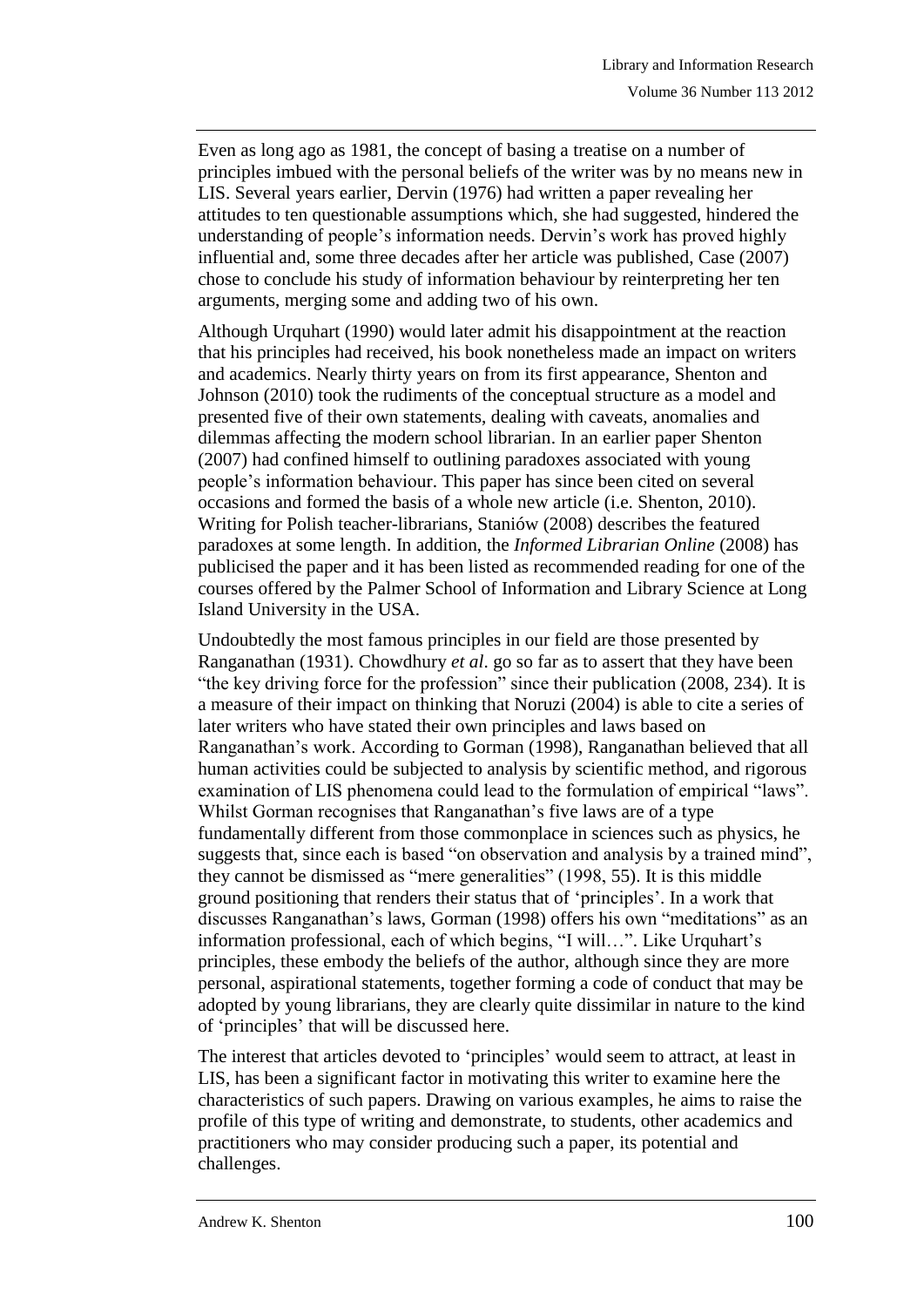## **2 Intended readership**

It is important to appreciate from the outset that different kinds of 'principles' paper will be written by different kinds of writer, and the piece presented here is intended to support the efforts of each by offering a review of work of this type that is familiar to the author and which relates to his own area within LIS. It also provides direct guidance on how such a paper may be produced. After reading the article, prospective authors will be better acquainted with nature of a 'principles' paper, be more aware of its different varieties, and understand more fully the contribution to scholarship that such writing can make. PhD students may be encouraged to prepare a 'principles' paper in the knowledge that it will develop their ability to draw out from the literature fundamental statements that can be made in relation to their particular area of interest. Higher degree supervisors and research methods lecturers may ask their students to write a 'principles' paper because it can afford a means to help the learners to gain, and then to practise, higher level thinking skills. According to Salmon, "PhD work, as it is generally understood, demands the highest level of autonomous critical reflection" (1992, 3–4), and the setting of tasks involving the writing of such a paper can form one step towards achieving the necessary state of mind.

Whilst 'principles' papers can be written in the early phases of a research project, with the individual intent on distilling key findings from a body of literature, the scholar may also take on the task in the later stages, when it provides a vehicle for investigating the extent to which their own discoveries are consistent with wider patterns in established knowledge. Practitioners, for their part, may wish to exploit their own experience, coupled, perhaps, with anecdotal evidence from colleagues and some insights from the literature, especially those gleaned from professional periodicals, to formulate their principles. This action enables them to consider, from a more dispassionate angle, issues surrounding their own workplace activity and to explore how their observations relate to those of other professionals. The eventual outcome – the 'principles' themselves – can ultimately be used to guide and inform future practice.

It is instructive to explore how the writing of a 'principles' paper helps to facilitate the acquisition of skills which feature prominently in certain generic frameworks. In the renowned Bloom's Taxonomy, *synthesis* – one of the breakdown's most challenging skills – involves the combining of elements from an original entity in order to create a new one (Bloom, 1956). If this is interpreted in terms appropriate to the 'principles' paper, clearly the original entity may be understood to take the form of the source material under examination, and the new entity comprises the set of principles that is constructed. In discussing the ability to think flexibly – one of their sixteen advantageous "Habits of Mind" – Costa and Kallick (2009) write of the importance of taking a "macro-centric" perceptual position. Here, the authors explain, the individual adopts a "bird's eye view… useful for discerning themes and patterns from assortments of information". Again, it is not difficult to see how the writing of a 'principles' paper in which the author augments their own discoveries with those from the literature demands that such a perspective be taken.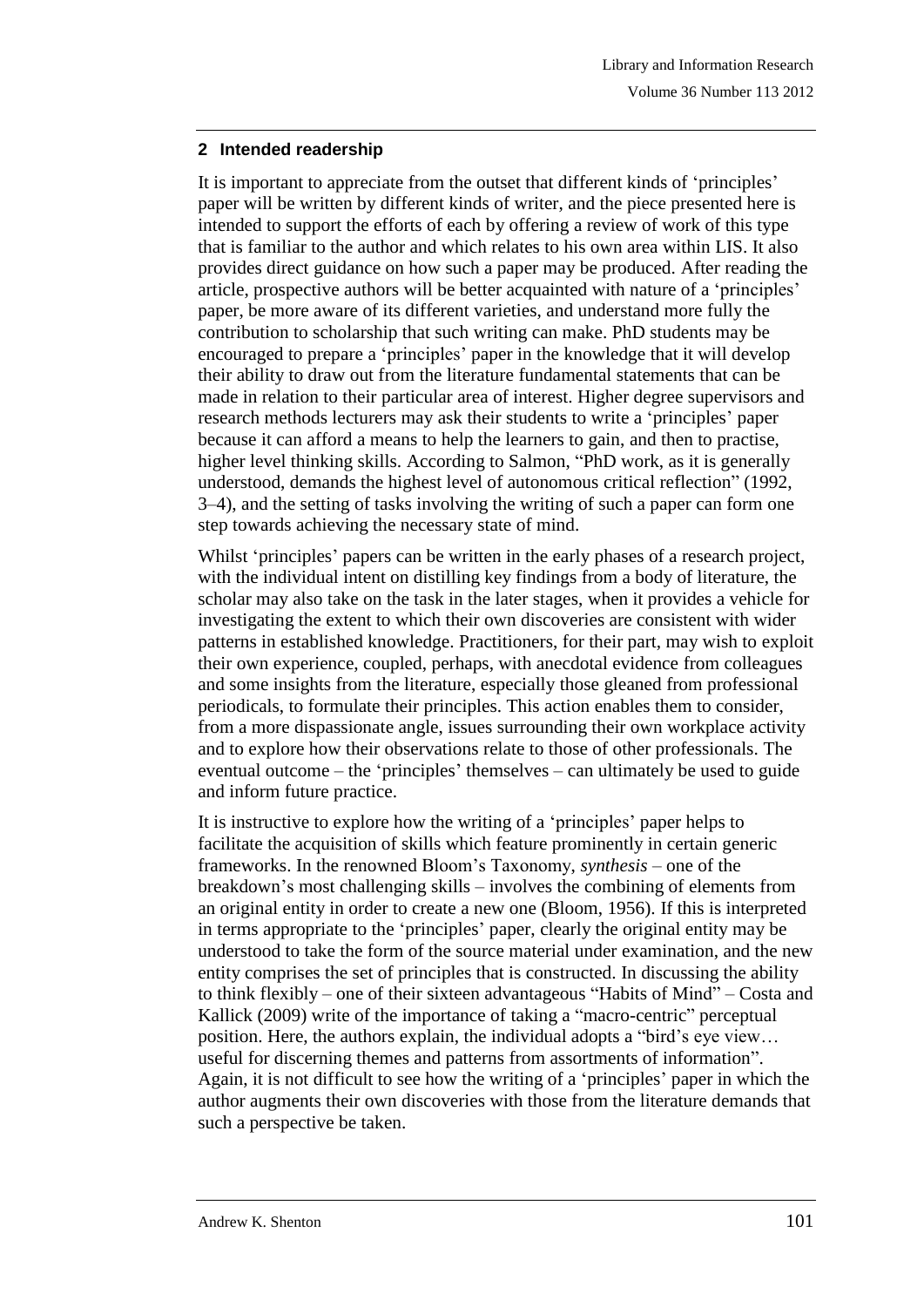# **3 Key characteristics**

Essentially, papers of the kind under scrutiny in this article present assertions, supported by appropriate evidence, that pertain to a certain area of knowledge. The statements made can be reduced to a relatively small number of concise, bulleted points. Urquhart (1981, 10) writes, "it is desirable to be able to set down the essence of a principle in one sentence. Otherwise there is the danger that the principle will be lost in a mass of words". Whilst the kernel of the principle can be expressed with brevity, it must be expanded sufficiently in the main text to ensure that the author's point is not subject to misinterpretation, and the evidence that has led to the claim must, of course, be presented in full. As Foskett (1982, 138) appreciates, it is dangerous to make sweeping statements on the basis of "limited experience", and depth of reporting is vital if the reader is to determine whether there is sufficient proof to justify each assertion. Whilst some authors lead with the principle and *then* discuss it through the coverage of appropriate material (e.g. Dervin, 1976; Dervin, 1997; Faibisoff and Ely, 1976), others prefer to consider the relevant evidence *first* and then conclude with an encapsulating statement (e.g. Shenton, 2007).

## **4 Applicability**

Urquhart (1981) maintains that one of the key characteristics of a principle is that it should remain pertinent irrespective of different situations and the passage of time. This ground rule can provide inspiration for future researchers – they may wish to ascertain the suitability, in other contexts, of the principles formulated by an author. As Beaulieu (2003) points out, a model can be tested by further empirical investigation, and principles are similar in this sense, as they, too, can be revisited, and perhaps ultimately refined, through wider study. Some 'extension work' has been undertaken by Shenton in terms of his paradoxes of young people's information behaviour. Looking to add breadth to an analysis which, in the first instance, concentrated mainly on findings from research, he has introduced a practitioner's perspective by drawing on ideas from Gorman, who served as Dean of Library Services at California State University for nearly twenty years (Shenton, 2010).

One of the clearest differences between Urquhart's 'principles' and the caveats, anomalies and dilemmas of Shenton and Johnson (2010) is that, whilst the former are portrayed by their author as generally applicable, Shenton and Johnson have less lofty aspirations. They recognise that, on the most fundamental level, their statements may be regarded as 'truths' that pertain to their own school library. Seeing these assertions for themselves will help readers to understand the nature of principles in more concrete fashion. Thus they are listed below.

- [Library] issue figures for fiction may reflect the borrowers' wider circumstances, rather than their literary inclinations.
- Use of non-fiction books [in a library] may be substantially better than issue figures may suggest.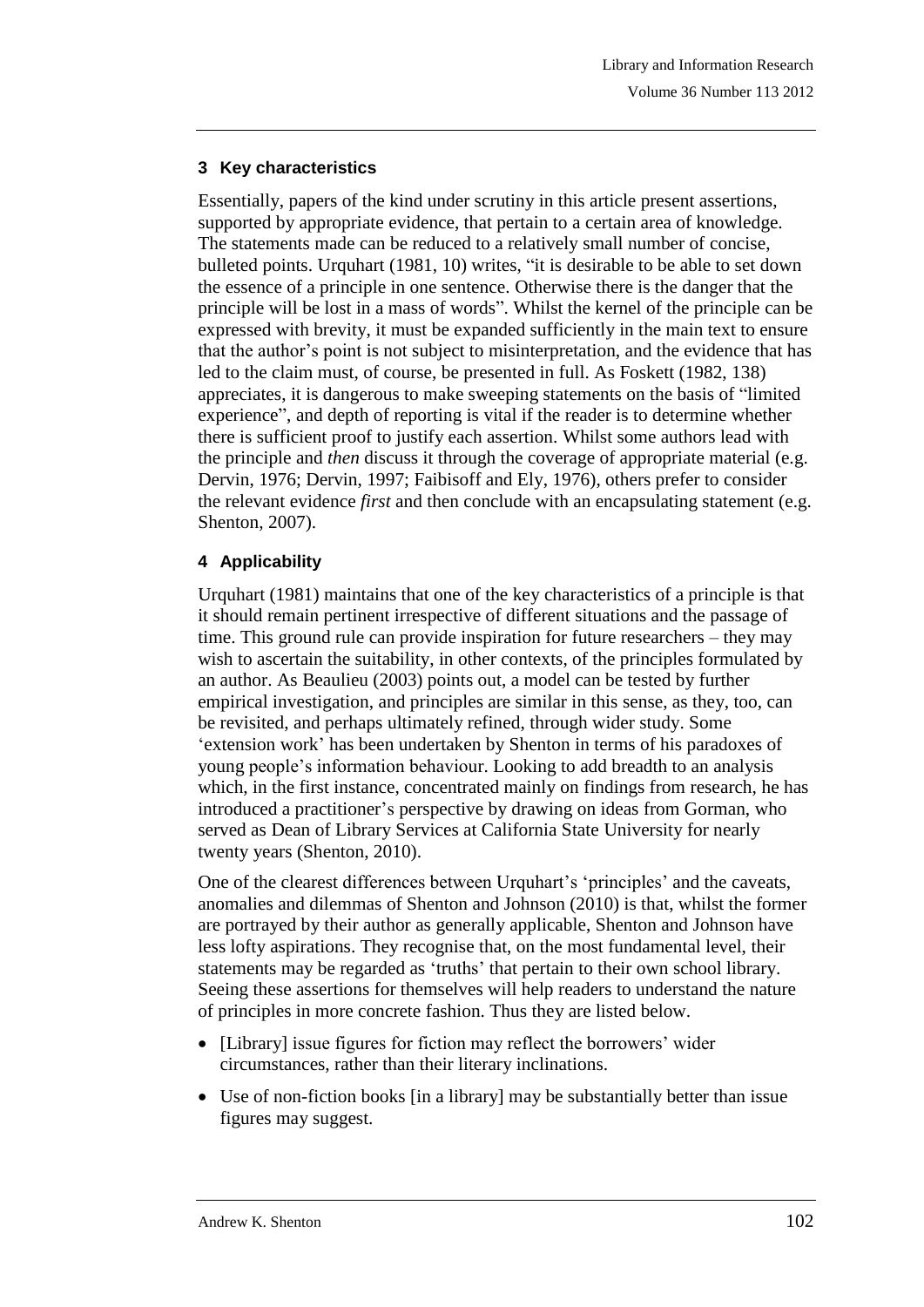- Widespread use of the World Wide Web has undermined the role of the school librarian in ostensibly unconnected areas.
- Rigorous stock deselection activity can have far-reaching implications for users' perceptions of the school library.
- Attempts to meet one of the school library's key missions frequently adversely affect the organisation's effectiveness in satisfying another.

Authors wishing to demonstrate the wide-ranging relevance of their assertions have two options available. Firstly, even if they have begun with observations that are rooted in one particular situation, they can use additional insights to make them more widely applicable. They may, for example, draw on material that enables them to track a certain theme over time and across different settings. In explaining the concept of "circling reality", Dervin writes of "the necessity of obtaining a variety of perspectives in order to get a better, more stable view of 'reality' based on a wide spectrum of observations from a wide base of points in time-space" (1983, 7). Such an expansive approach is perhaps the most obvious way in which the author can progress from a micro level to the more macro scale envisaged by Urquhart (1981). Alternatively, authors may take a less ambitious line on applicability. They may not feel it a priority to accumulate a weight of diverse evidence and concentrate instead on drawing, from individual scenarios, generic conclusions that will find resonance with readers, e.g.:

*Although no claim is made that the specifics of the situations discussed here emerge universally, the broader matters raised with regard to the employment of valid and pertinent performance measures, the difficulty of promoting both the book collection and the information specialist in the face of technological innovation and the pressures of satisfying organisational aims that may contrast and even appear to conflict, may well strike a chord with readers working in a range of school libraries*.

(Shenton and Johnson, 2010, 13)

## **5 Origins of the ideas**

The genesis of the claims made will vary from one paper to another. Authors can formulate their principles *entirely* from the literature, or base them at least initially on their own experience, either in terms of research or practice. It may be, for example, that a PhD student who is finishing their project becomes aware that their essential findings can be summarised as certain "key statements", which they may then seek to explore outside the remit of their own study. Where the assertions made by an author are based on that individual's more personal perspectives or inclinations, these may be likened to hypotheses that are then subject to examination or elaboration. With respect to the more systematic, sources-inspired approach, Dervin (1997) points out in connection with her own work that the identification of themes is limited to those prevalent in the literature of which the author is aware. The same factor, of course, restricts the extent of the discussion that surrounds each individual issue, too. Comparisons can be made between the sources-inspired method and the way qualitative researchers work with data. Maykut and Morehouse explain how, in this sense, "what becomes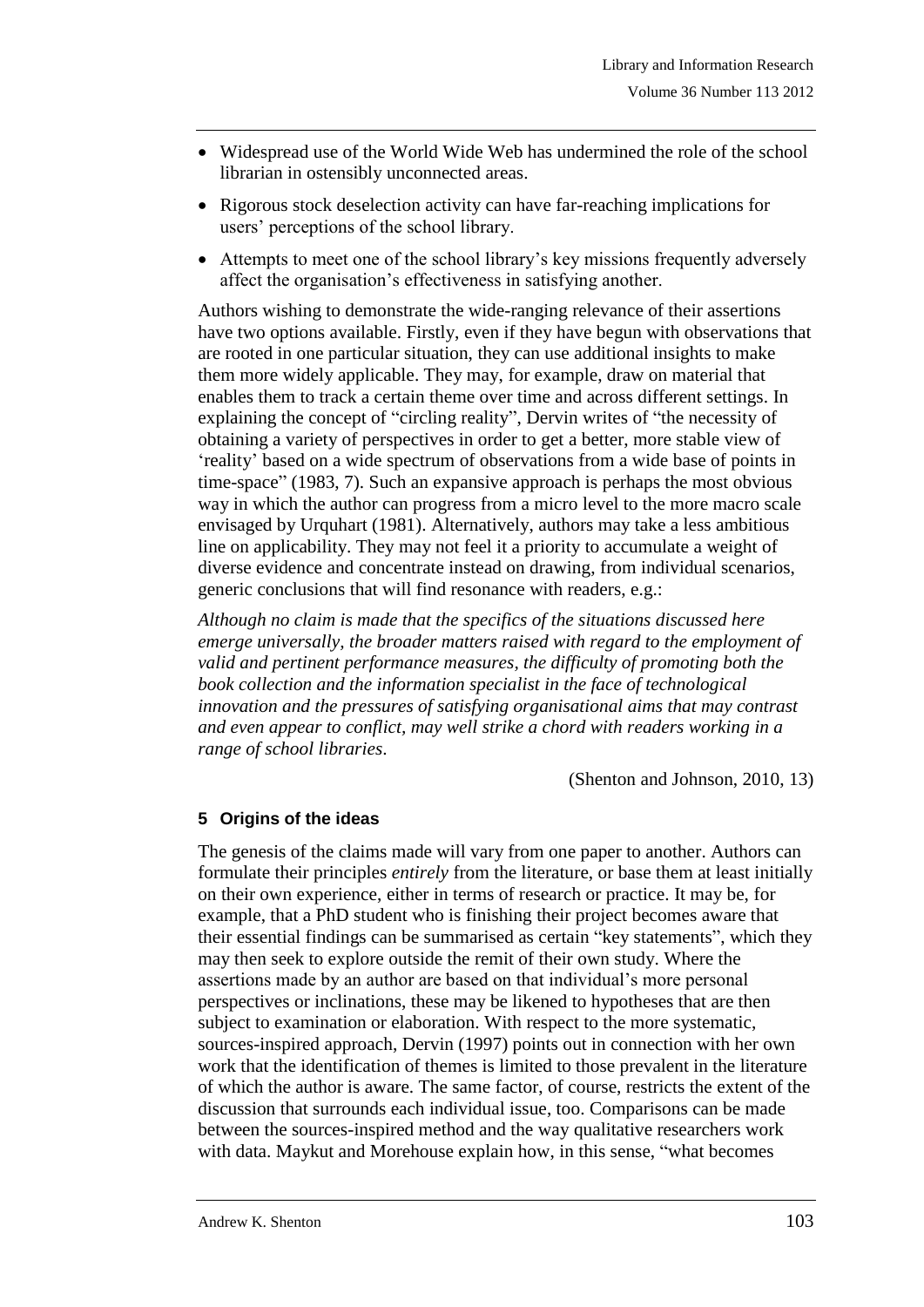important to analyze [*sic*] emerges from the data itself" (1994, 127), and understanding of the relevant phenomena is also gained from this content. When writing a 'principles' paper, it is the literature, rather than data, that forms the fodder. In each case, though, the material may be analysed dispassionately, with the individual having no underlying personal agenda to follow. A variation on the conventional line is taken by Williams and Rowlands, who use two types of published material to compile and then scrutinise a variety of statements commonly made in relation to the information behaviour of young people. They begin by investigating "opinion pieces" to identify such claims and then assess their validity against "the research literature" (2007, 12/29).

## **6 From origin to use**

It is entirely possible for the creator of a set of principles to use ideas relating to one field of LIS for the benefit of another. This is especially true of work pertaining respectively to information behaviour and the design of information systems. Ellis explains that patterns detected in how users interact with information sources may be broken down into "basic behavioural characteristics", and the system that is created may be endowed with facilities that accommodate such characteristics, thereby enabling the user to recreate their behaviour when exploiting it (1989, 172). Thus principles which define the tendencies of users may form a significant input into the decisions made by designers when planning their systems. Similarly, in examining people's information needs it may be possible to arrive at a series of principles which define the characteristics of information that the research subjects consider prerequisites. These may then be recast in order to provide a specification that is of use to the designers of information systems and services. As Allen argues, the first element in a model for user-centred information system design lies in understanding the "goals, purposes, and objectives of the potential users of information systems being designed" (1996, 55). Conversely, it may be that a scholar intent on exploring human information behaviour infers their own principles relating to user needs after studying the priorities that have been established for an information system created to serve the population of interest. Ahituv and Neumann isolate several "categories of information system attributes" – specifically timeliness, content, format and cost (1990, 58). Some of these are subdivided, with "content" being broken down under the headings, accuracy, relevance, exhaustiveness, redundancy and level of detail. Where such criteria have emerged from research relating to user needs, subsequent user-focused principles based on inferences from the resulting criteria effectively return attention to the original starting point, thereby completing a full circle of investigation.

# **7 Placement**

The 'principles' paper is seldom discussed at any real length by commentators describing the different types of manuscript that may be prepared by authors writing for publication. Indeed, it is not covered at all in Elsevier's guide to writing for academic and professional journals (Elsevier, 2007); nor does this form of work fit easily into any of the categories of paper defined by another major publisher, Emerald (2011). Whilst a particular example *may* share some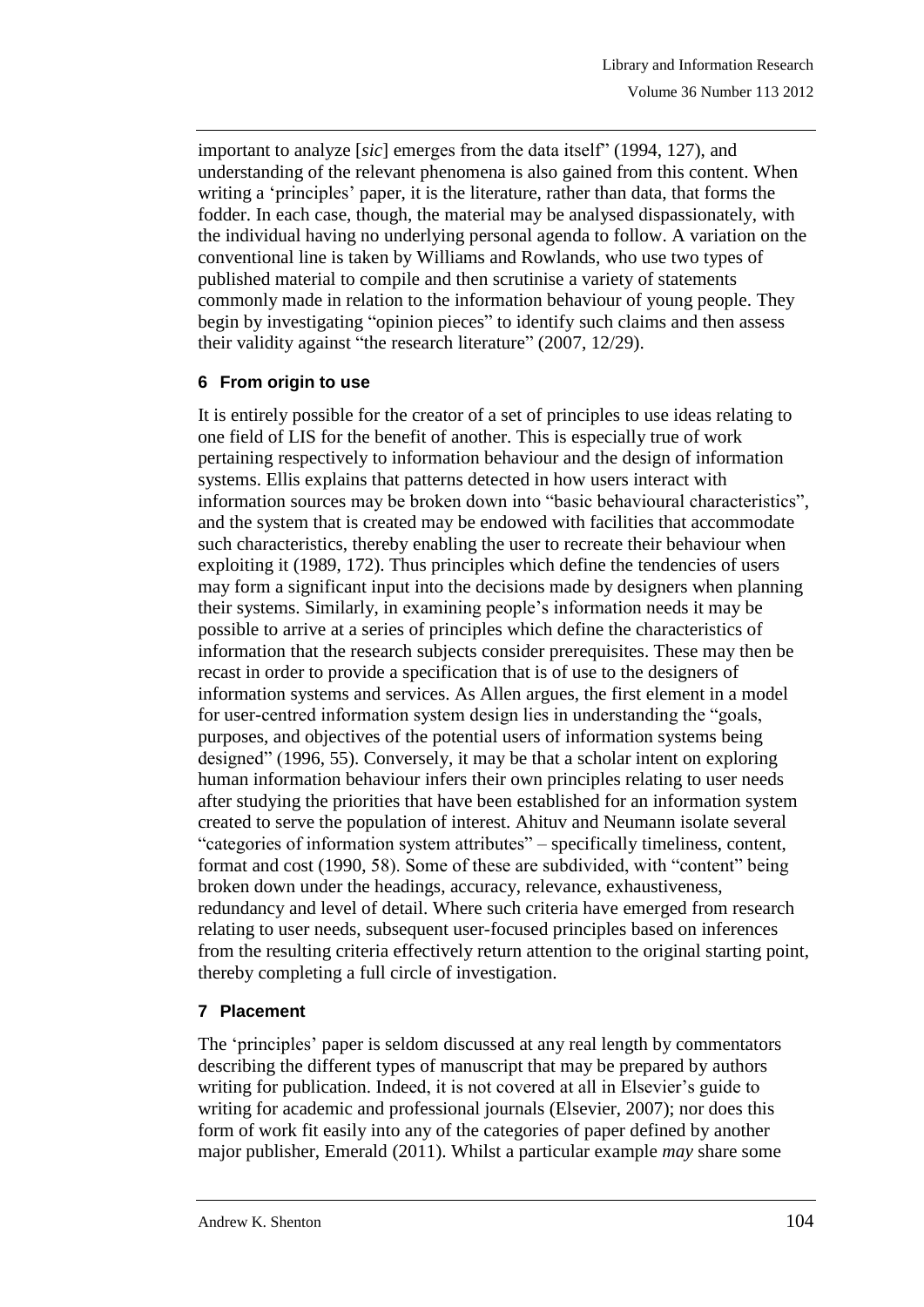commonalities with certain features of any of four of the Emerald types, there could well be marked discrepancies, too. In short, it has an identity that is unique to itself. Table 1 shows the similarities and differences that arise when the characteristics of a 'principles' paper are compared with those of four of the varieties of article outlined by Emerald.

| Paper types          | <b>Similarities</b>                                    | <b>Differences</b>                                                                             |
|----------------------|--------------------------------------------------------|------------------------------------------------------------------------------------------------|
| Conceptual<br>paper  | May develop hypotheses                                 | May be more research-orientated<br>and focused on certain issues,<br>rather than discursive    |
| General review       | Likely to concentrate on a<br>particular phenomenon    | Will not necessarily offer an<br>overview or historical<br>examination                         |
| Literature<br>review | Likely to draw heavily on<br>source material           | Does not specifically aim to<br>annotate or critique the literature<br>of a particular subject |
|                      |                                                        | May give special weight to<br>author's own research/experience<br>as a practitioner            |
| Viewpoint            | May be based on the author's<br>opinion/interpretation | May take a more objective and<br>detached approach when<br>exploring the pertinent literature  |

## **Table 1: Types of paper as defined by Emerald, compared and contrasted with the 'principles' paper.**

# **8 Challenges for the author**

The demands made on an author attempting to write a 'principles' paper are not to be underestimated. Indeed, they may seem particularly onerous when compared with those imposed on authors of papers of a different type. Writers intent on repackaging material from an existing product, as may be the case with students who have already prepared a dissertation or thesis, or professional researchers who have completed a report for the commissioning organisation, may find themselves virtually able to reproduce their work 'in miniature' or may concentrate on recasting, for a different readership, sections of the whole. In addition, any writer aiming merely to present an account of a project they have undertaken can revisit the conventions that have arisen in terms of how such writing should be structured. Shenton (2009) shows the resemblances that research in the social sciences bears to research in the natural sciences. As well as there being an essential similarity between the two sets of processes, there are marked similarities in how research in social and natural scientific inquiry are written up. By way of illustration, Table 2 juxtaposes the sections typically found in a social research paper with the equivalent headings that have for years been used by pupils in schools when setting down the details of scientific experiments.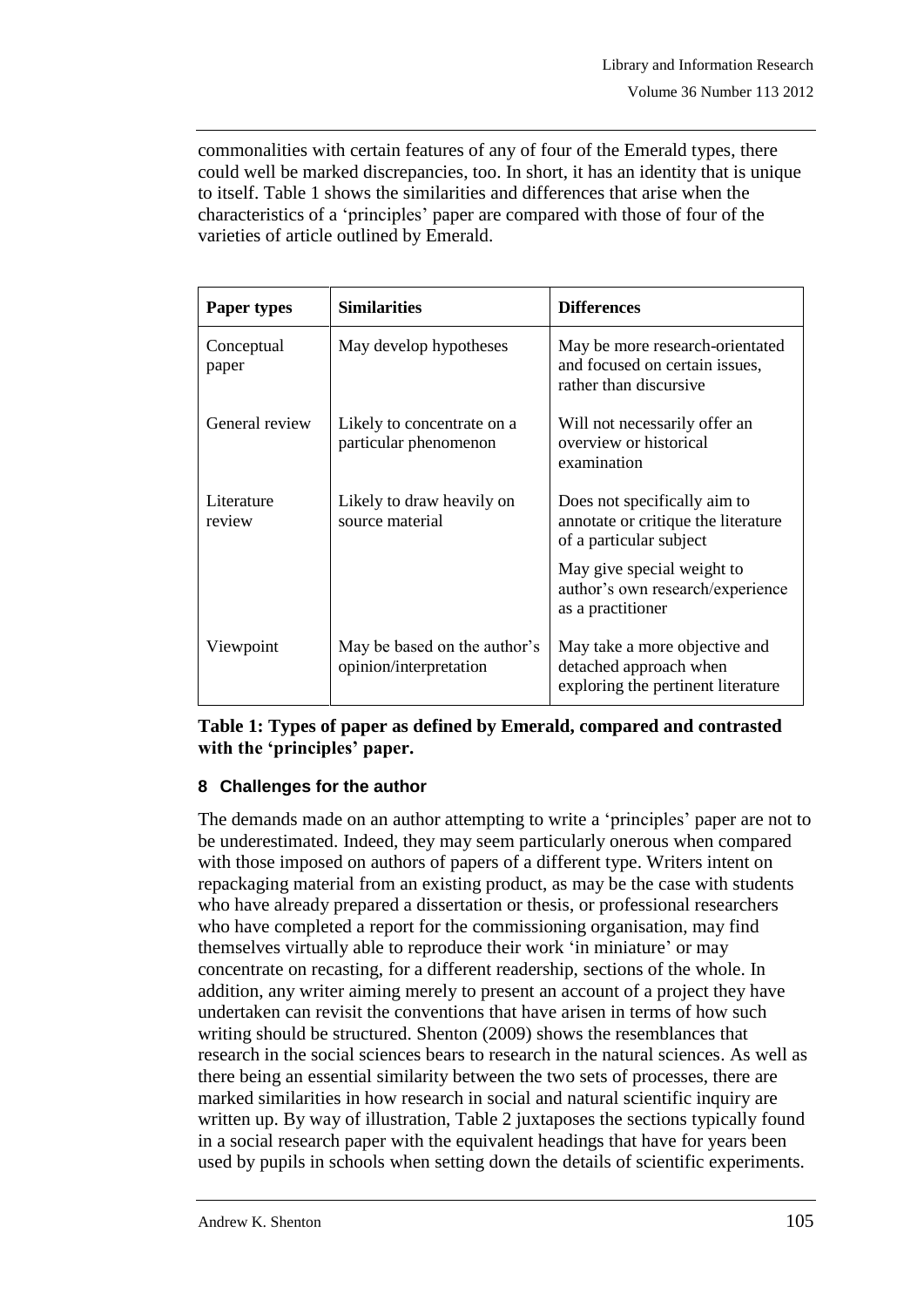| Natural sciences experiment report | Social sciences research paper         |
|------------------------------------|----------------------------------------|
| Aim                                | Problem statement; aims and objectives |
| Equipment; method                  | Methodology                            |
| <b>Results</b>                     | Findings                               |
| Conclusion                         | Conclusions and implications           |

## **Table 2: Comparison of the structure of a natural sciences experiment report with that of a social sciences research paper.**

The structure employed when writing a social research paper, then, is not only well established; it is also consistent with norms associated with the reporting of other forms of scholarly activity. Some journals, in their notes to contributors, give their own guidance by prescribing a particular template for such accounts. The *Journal of the American Society for Information Science and Technology* (2011), for example, stipulates that the following headings be used:

- background and purpose of the project;
- methods, materials, procedures and equipment;
- findings, discussion and conclusions.

There are no comparable conventions with regard to the structuring of a 'principles' paper. Indeed, especially for an inexperienced writer, the freedom and more wide-ranging possibilities available may seem overwhelming.

Having determined the actual statements to be featured and the structure to be adopted, a major challenge for the author may lie in striking a balance in their piece between the use of their own material, in terms of either insights as a practitioner or illumination from their personal research, and that of others. The independence afforded by the latter may endow the individual's arguments with greater credibility, and certainly extensive referencing of one's own work can appear self-indulgent and even arrogant. It is a source of some disappointment to Foskett (1982) that, of the twenty-five references given in the bibliography of Urqhuart's book, twelve relate to the man himself and two associates. Yet, when a researcher has worked for a prolonged period at an advanced level in a highly specific area, there may be few others who are so well placed to comment on the phenomena involved.

Not only must the writer make decisions on the balance to be struck between the use of their own work and that of others, he or she must also consider the prominence to be given to schools of thought that conflict with their own. Clearly, some coverage is essential if the reader is to be given sufficient information to reach adequate conclusions about the truth of or justification for each of the author's statements. Where one of the intentions of the author is to challenge accepted wisdom, he or she may be keen to engage with opposing views so as to counter them with his or her own arguments. Whatever the intent of the writer, an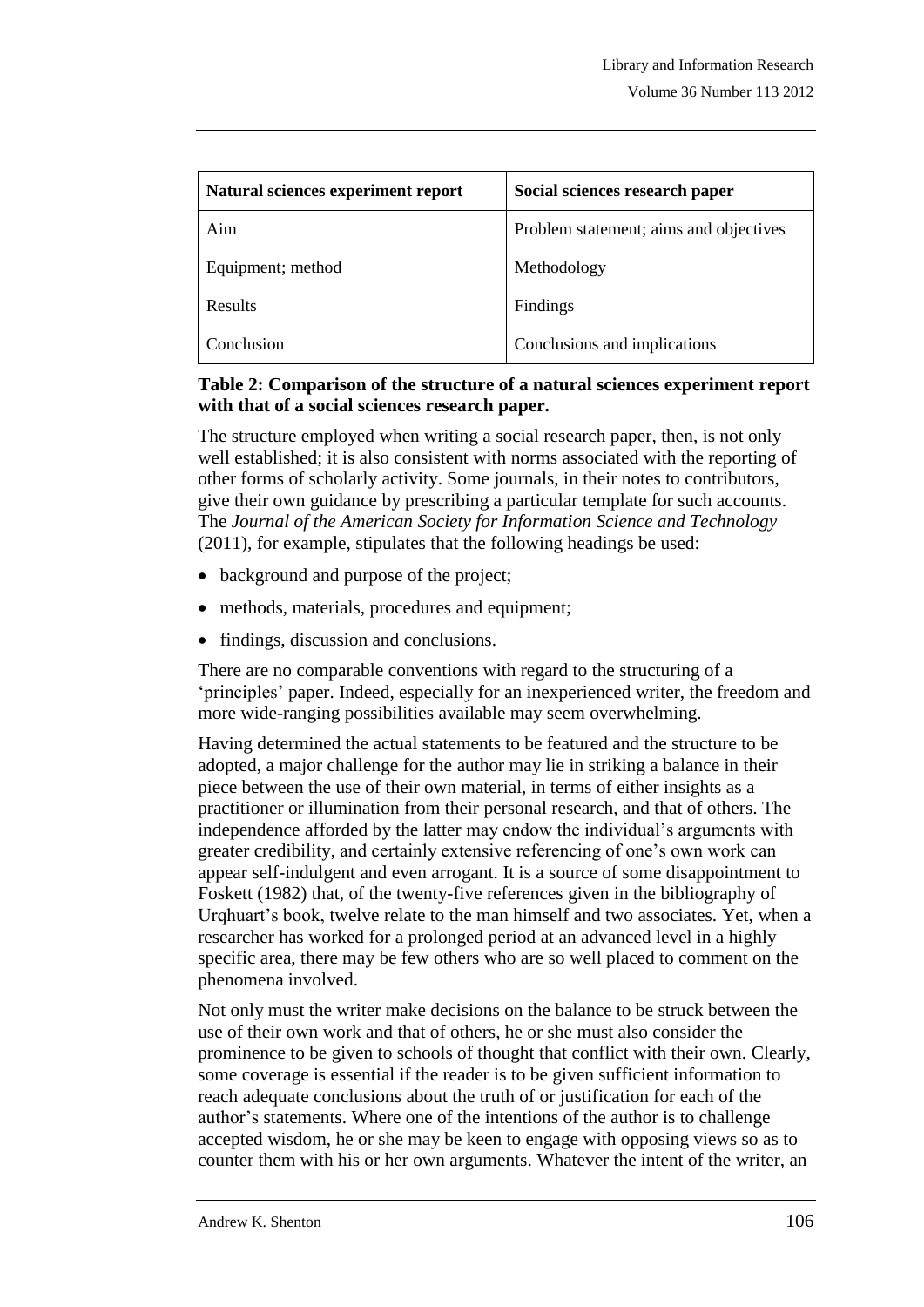honest approach to disclosing the appropriate information is paramount. In discussing criteria for ensuring quality in qualitative research, Lincoln indicates that "the extent to which alternative voices are heard" is a mark of the "openness" and "engagement" of any text (1995, 283), and this characteristic is equally a trademark of a sound 'principles' paper. A reader could well be wary of the claims of an author who draws only on source material that supports his or her position, feeling the piece to be obviously one-sided; although, as Shenton and Hay-Gibson (2009) acknowledge, writers may fear that to give *too* much attention to contrasting research findings or the ideas of others who take an opposing attitude is to weaken their own position.

Given that much of any 'principles' paper consists of individual discussions centred on separate assertions, there is an obvious danger of fragmentation. In order to forge at least a degree of unity, the author may choose to rank the statements according to importance or group them by topic. An instance of the latter approach can be seen in Table 3, which shows how Shenton (2007) arranged his ten paradoxes of young people's information behaviour in terms of six themes. Faibisoff and Ely (1976) take a similar approach. In stating their fourteen generalisations about information needs, they present them under four headings:

- $\bullet$  the behaviour of the user:
- the nature, amount and source of information being sought;
- the quality of information;
- timeliness of the information.

The writer's efforts to facilitate categorisation by identifying links between the individual statements may also ultimately give rise to the creation of an integrated, higher level construct, such as a model.

Shenton's work differs from that of Faibisoff and Ely (1976) and is unusual overall in that, in his conclusion, he groups his statements again, here in terms of the types of anomaly which lead to the paradoxes.

## **9 Writing a 'principles' paper**

Before closing this article with a few concluding observations, it seems appropriate to offer some advice for readers who are interested in writing their own 'principles' paper. The ten numbered points that follow are designed to take the reader through the key stages step by step.

- 1. Identify an overall area of interest and, if necessary, a more particular focus.
- 2. Determine who will form your intended readership. Broadly, are you targeting academics or practitioners?
- 3. Think about what use you envisage your readership will make of the principles and how they form part of your own wider programme of work (if you are undertaking one).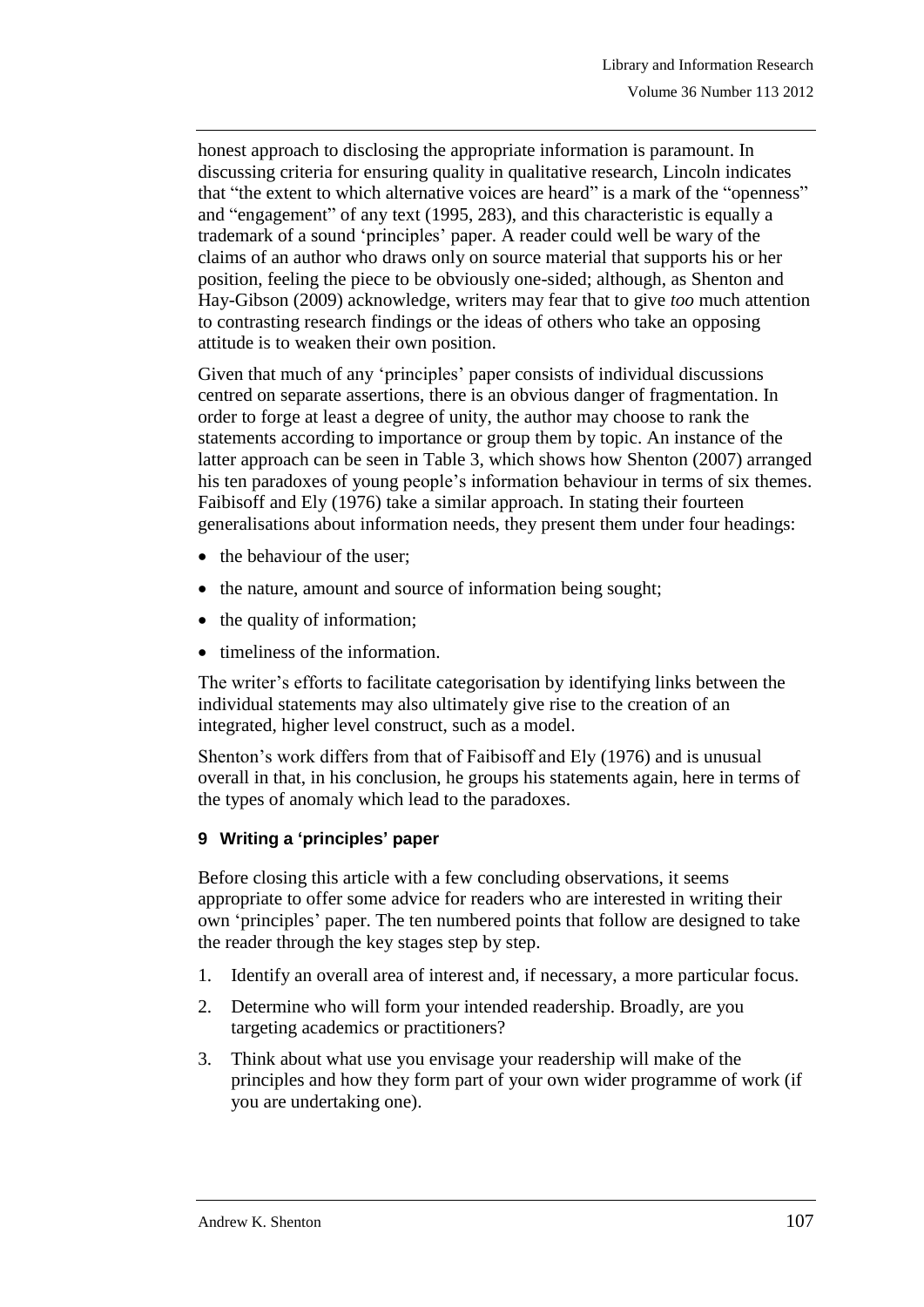| Themes/groups                                | <b>Paradoxes</b>                                                                                                                                                                                                                                          |
|----------------------------------------------|-----------------------------------------------------------------------------------------------------------------------------------------------------------------------------------------------------------------------------------------------------------|
| Connecting users with<br>information         | The effects of a library's procedures with regard to user<br>attitudes and behaviour are frequently inconsistent with<br>the organisation's aims.                                                                                                         |
|                                              | In order to access information in a source, the user<br>must often apply knowledge that he or she does not yet<br>possess.                                                                                                                                |
| Users' attitudes and strategies              | Young people are often highly critical of particular<br>information resources yet continue to use them<br>habitually.                                                                                                                                     |
|                                              | Despite the sophistication of today's 'information age',<br>youngsters frequently follow a basic formula for action<br>when finding and using information.                                                                                                |
| Relevance of advocated<br>practices          | Verification of information in sources is widely<br>advocated, but strategies for implementing this process<br>may be of questionable real value.                                                                                                         |
|                                              | Information skills models that take a linear, rather than<br>dynamic, perspective often imply that sources are<br>investigated once the need has been determined; but in<br>real life, knowledge of sources often itself triggers an<br>information need. |
| Priorities for the information<br>specialist | Library patrons' reduced reliance on library staff<br>(resulting from effective programmes of user<br>education) may deprive staff of opportunities to learn<br>more about the information needs of their patrons.                                        |
| Terminology                                  | Certain phrases used in the 'information world' that are<br>designed to explain are ambiguous and may cause<br>confusion rather than dispel it.                                                                                                           |
|                                              | New expressions in library and information science<br>frequently juxtapose contrasting ideas or apply long-<br>accepted terms in unfamiliar contexts, thereby creating<br>confusion.                                                                      |
| Research                                     | Concepts and constructs that have been developed<br>specifically to aid our understanding of users'<br>behaviour may misrepresent some of its aspects.                                                                                                    |

**Table 3: Grouping method employed by Shenton (2007) on his ten paradoxes of young people's information behaviour.**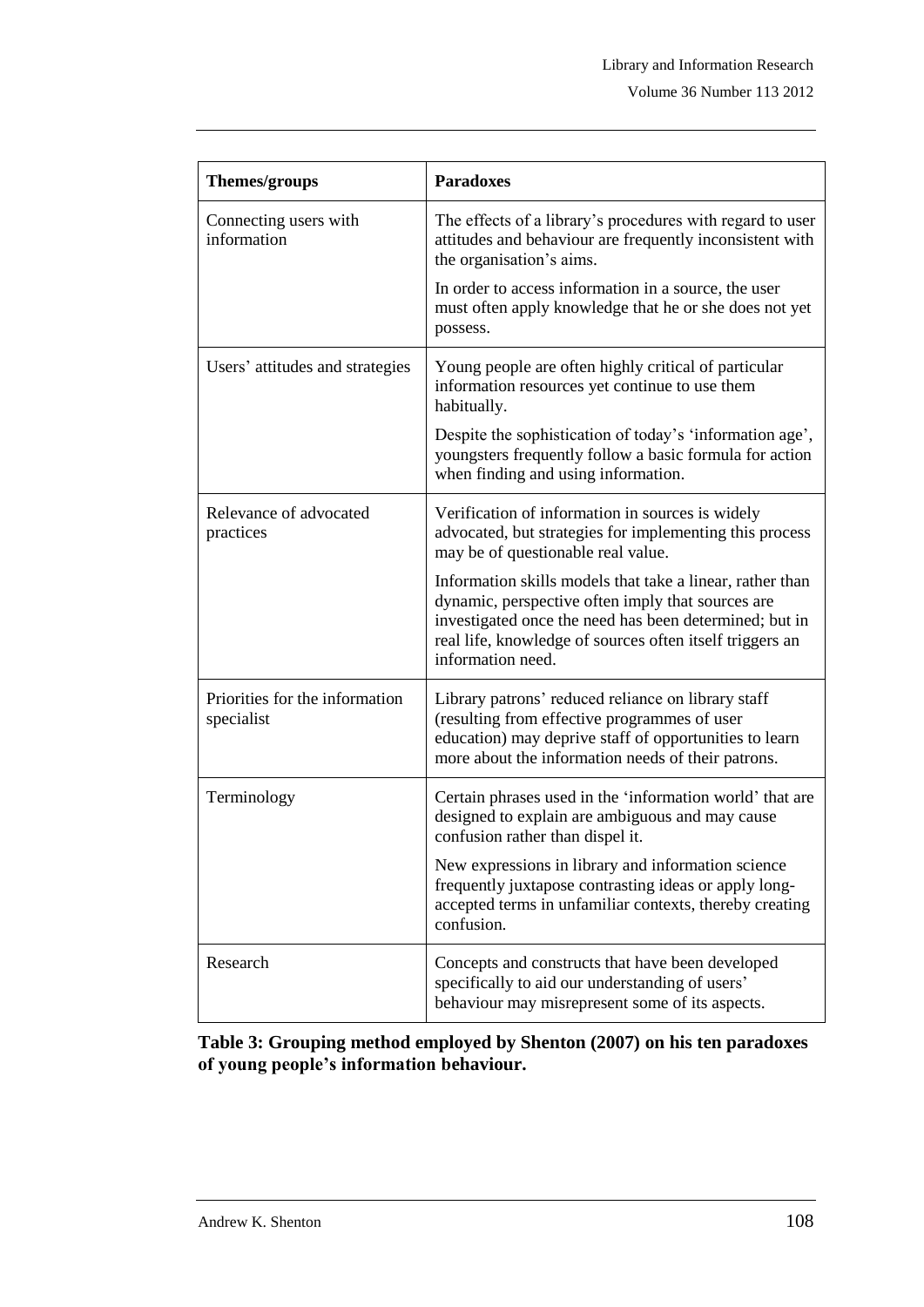- 4. Decide on the inspiration for your principles. Will they emerge from your experience as an information professional, your own research, or the literature of others?
- 5. Using the chosen material, look to draft each principle as a short statement. It should be a one-sentence summary of the relevant knowledge or wisdom.
- 6. Discuss the issues surrounding each principle in a paragraph or two. Look to strike an appropriate balance in the material you use.
- 7. Assess carefully evidence that would seem to contradict your principles. Do any need to be revised?
- 8. Ascertain whether it is necessary (or possible) to test any of the principles further before finalising them. How universal do you intend them to be?
- 9. Explore how the principles can be linked or grouped.
- 10. Once you are satisfied with your principles and any accompanying text, give thought to how they can best be written up. Consider especially how the piece is to be structured.

#### **10 Conclusions**

Citing various publications from library and information science, the author has explored in this article the nature of the 'principles' paper. He has highlighted instances in which particular works have made a significant impact on the thinking of others and demonstrated the possibilities offered by an article of this kind. Although he has drawn heavily on material pertaining to information behaviour, readers whose interests lie in other areas of LIS will doubtless recognise the potential for such papers in their own fields.

'Principles' papers hold appeal to their readers as they can see at a glance the key matters raised; the main points are not lost within the whole text and no burden falls on the reader to extract them. They can also provide future researchers with inspiration for further projects as they may tempt new investigations into the pertinence of the statements in other environments and situations, whilst they can offer professionals a basis for good practice. Durrance makes no secret of the debt she owes to "generalized statements… taken from studies of information seeking on a wide variety of topics", acknowledging specifically that, in relation to her own study, they "set the tone for an analysis of the information-seeking behavior [*sic*]" of members within the group of interest to her (1984, 96).

The process of writing a paper of this type is itself frequently worthwhile. Academics appreciate the opportunity it provides in summarising evidence and creating abstract statements, and practitioners benefit from examining, from a more detached perspective, issues arising in their work and then constructing wider 'sense' by integrating their own insights with those of others. Whereas certain types of paper are expected to adhere to a rigorous and well-established form, that of the 'principles' paper is less prescribed, and this flexibility will be welcomed by authors who relish freedom in making their own decisions. Clearly, however, the type of issues raised, the style of writing adopted and the nature of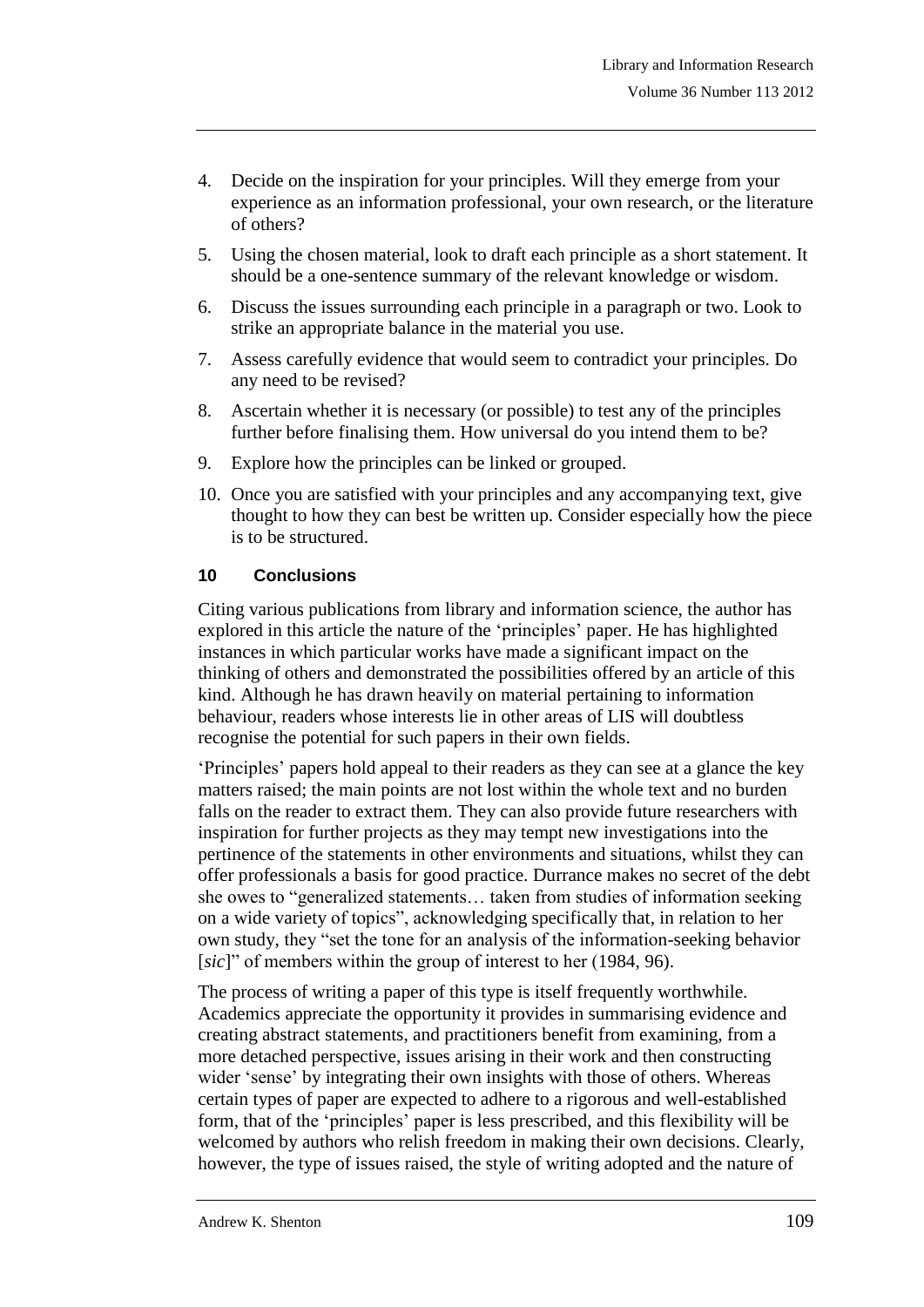the evidence used to support the claims must be commensurate with the targeted readership, whether this be practitioners or academics.

How individual principles are to be united is left to the writer to decide. The task of developing some overall cohesion by linking the assertions may facilitate the process of model-creation since, as Boshear and Albrecht (1977) note, a typical model will itself show interrelationships between the individual aspects of a system or event. Indeed, just as a model may lead to the development of a theory (Bates, 2005), a 'principles' paper may lead to the construction of a model. However, it is unlikely that a 'principles' paper will purposely be written with this in mind.

Principles may also form raw material for the creation of models by later writers. Returning for a moment to Ranganathan's work, Noruzi (2004) recognises that "book", "reader" and "library" constitute the "basic elements" within his laws. As these components are clearly related, it is not inconceivable that a model uniting all three could be developed, especially if Ranganathan's ideas are used in concert with other material pertinent to the laws.

Authors must strike some difficult balances when writing a 'principles' paper, such as the prominence that should be given to their own material relative to that of others; or the prominence that should be given to evidence that supports their position relative to that which contradicts it. These are questions which are not easily answered but any author who reaches a successful resolution may well ultimately produce a paper that, in years to come, is not only cited, but is also influential.

## **References**

Ahituv, N. and Neumann, S. (1990) *Principles of information systems for*  management. 3<sup>rd</sup> ed. Dubuque, IA: W.C. Brown.

Allen, B. L. (1996) *Information tasks: toward a user-centered approach to information systems*. San Diego, CA: Academic Press.

Bates, M. J. (2005) An introduction to metatheories, theories, and models. *In*: Fisher, K. E., Erdelez, S. and McKechnie, L. (eds.) *Theories of information behavior*. Medford, NJ: Information Today. 1–24.

Beaulieu, M. (2003) Approaches to user-based studies in information seeking and retrieval: a Sheffield perspective, *Journal of Information Science*, **29**(4), 239–248.

Bloom, B. S. (ed.) (1956) *Taxonomy of educational objectives: the classification of educational goals. Handbook 1, cognitive domain*. London: Longmans.

Boshear, W. C. and Albrecht, K. G. (1977) *Understanding people: models and concepts*. La Jolla, CA: University Associates.

Case, D. O. (2007) *Looking for information: a survey of research on information*  seeking, needs, and behavior. 2<sup>nd</sup> ed. London: Academic Press.

Chowdhury, G. G., Burton, P. F., McMenemy, D. and Poulter, A. (2008) *Librarianship: an introduction*. London: Facet.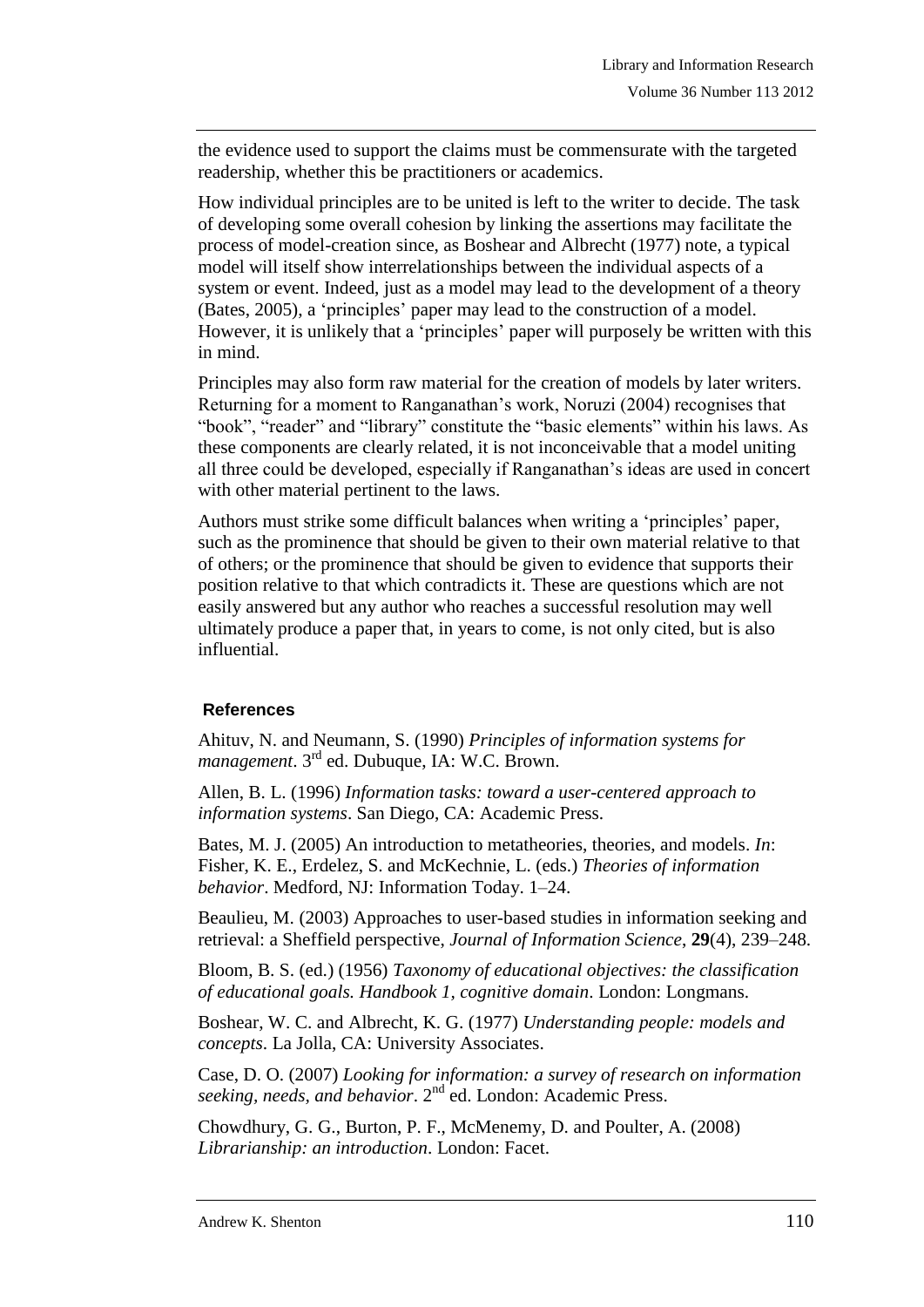Costa, A. L. and Kallick, B. (2009) *Describing 16 Habits of Mind*. URL: <http://www.instituteforhabitsofmind.com/resources/pdf/16HOM.pdf> [accessed 11.06.2012].

Dervin, B. (1976) Strategies for dealing with human information needs: information or communication? *Journal of Broadcasting*, **20**(3), 324–333.

Dervin, B. (1983) *An overview of sense-making research: concepts, methods, and results to date*. International Communication Association Annual Meeting, Dallas, Texas, May 1983.

Dervin, B. (1997) Given a context by any other name: methodological tools for taming the unruly beast. *In*: Vakkari, P., Savolainen, R. and Dervin B. (eds.) *Information seeking in context*. London: Taylor Graham. 13–38.

Durrance, J. C. (1984) *Armed for action: library response to citizen information needs*. New York: Neal-Schuman.

Ellis, D. (1989) A behavioural approach to information retrieval system design, *Journal of Documentation*, **45**(3), 171–212.

Elsevier (2007) *Hints and tips on how to write for publication in academic and professional journals*. URL:

[http://www.writingforpublication.com/pageturning\\_doc/how%20to.pdf](http://www.writingforpublication.com/pageturning_doc/how%20to.pdf) [accessed 09.11.2011].

Emerald (2011) *How to... write an abstract*. URL: [http://dev.emeraldinsight.com/authors/guides/write/abstracts.htm?part=1&view=p](http://dev.emeraldinsight.com/authors/guides/write/abstracts.htm?part=1&view=print&PHPSESSID=06fcimv0nc16n9bjr6iq11er07) [rint&PHPSESSID=06fcimv0nc16n9bjr6iq11er07](http://dev.emeraldinsight.com/authors/guides/write/abstracts.htm?part=1&view=print&PHPSESSID=06fcimv0nc16n9bjr6iq11er07) [accessed 11.06.2011].

Faibisoff, S. G. and Ely, D. P. (1976) Information and information needs, *Information Reports and Bibliographies*, **5**(5), 2–16.

Foskett, D. J. (1982) Review: The Principles of Librarianship, *Journal of Librarianship*, **14**(2), 137–139.

Gorman, M. (1998) *Our singular strengths: meditations for librarians*. Chicago: American Library Association.

*Informed Librarian Online* (2008) URL: [http://www.informedlibrarian.com/this\\_month.cfm](http://www.informedlibrarian.com/this_month.cfm) [accessed 05.02.2008].

*Journal of the American Society for Information Science and Technology* (2011) *Author guidelines*. URL:

[http://onlinelibrary.wiley.com/journal/10.1002/\(ISSN\)1532-](http://onlinelibrary.wiley.com/journal/10.1002/(ISSN)1532-2890/homepage/ForAuthors.html) [2890/homepage/ForAuthors.html](http://onlinelibrary.wiley.com/journal/10.1002/(ISSN)1532-2890/homepage/ForAuthors.html) [accessed 09.11.2011].

Lincoln, Y. S. (1995) Emerging criteria for quality in qualitative and interpretive research, *Qualitative Inquiry*, **1**(3), 275–289.

Line, M. (1994) Obituary: Donald Urquhart. *Independent*, 13 December 1994. URL: [http://www.independent.co.uk/news/people/obituary-donald-urquhart-](http://www.independent.co.uk/news/people/obituary-donald-urquhart-1387364.html)[1387364.html](http://www.independent.co.uk/news/people/obituary-donald-urquhart-1387364.html) [accessed 09.11.2011].

Maykut, P. and Morehouse, R. (1994) *Beginning qualitative research: a philosophic and practical guide*. London: Falmer.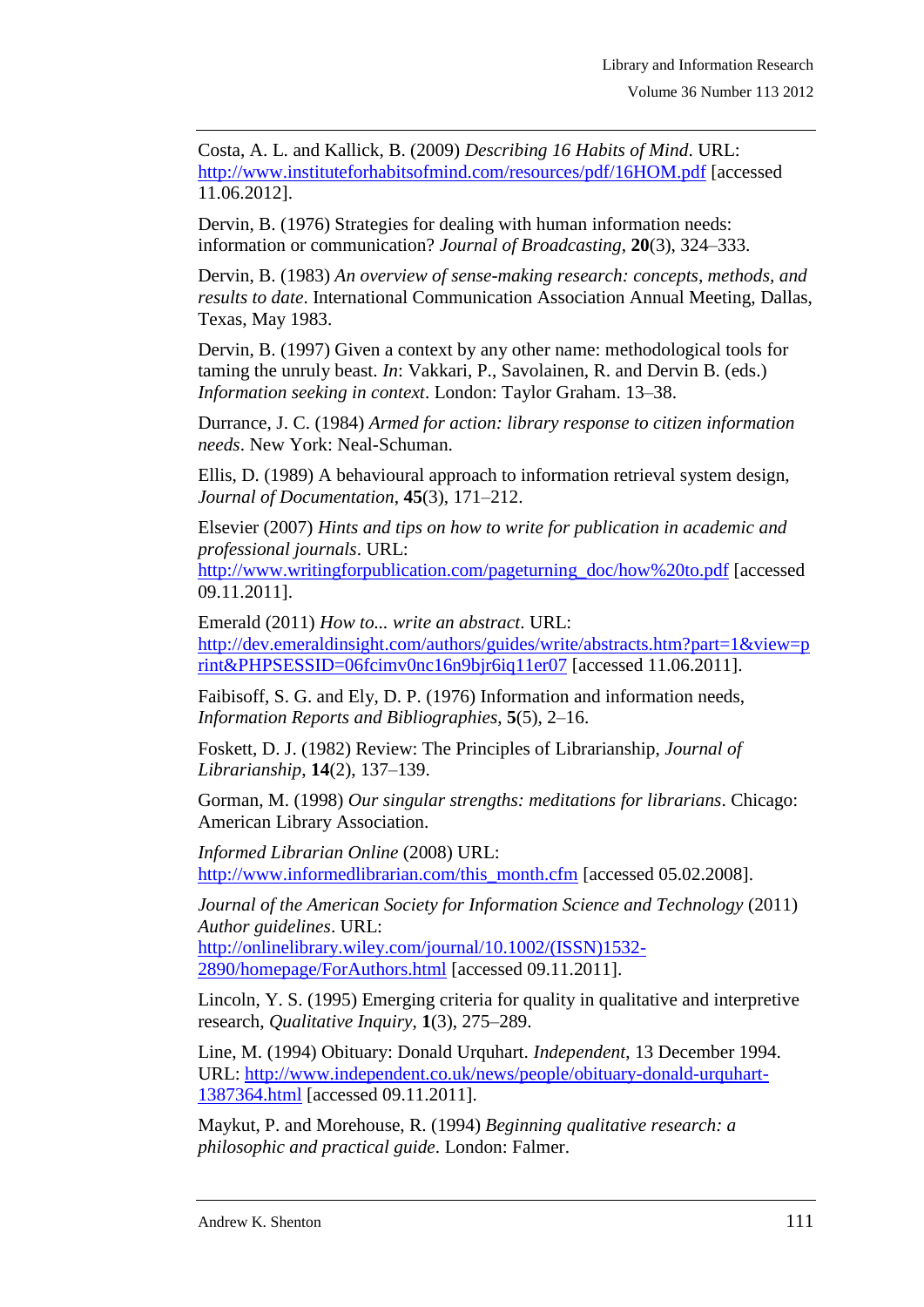Noruzi, A. (2004) Application of Ranganathan's laws to the Web, *Webology*, **1**(2) [online]. URL:<http://www.webology.org/2004/v1n2/a8.html> [accessed 11.06.2012].

Ranganathan, S. R. (1931) *The five laws of library science*. Madras: Madras Library Association.

Salmon, P. (1992) *Achieving a PhD: ten students' experience*. Stoke on Trent: Trentham Books.

Shenton, A. K. (2007) The paradoxical world of young people's information behavior, *School Libraries Worldwide*, **13**(2) [online]. URL: [http://www.iasl](http://www.iasl-online.org/pubs/slw/july07-shenton.htm)[online.org/pubs/slw/july07-shenton.htm](http://www.iasl-online.org/pubs/slw/july07-shenton.htm) [accessed 11.06.2012].

Shenton, A. K. (2009) Information literacy and scholarly investigation: a British perspective, *IFLA Journal*, **35**(3), 226–231.

Shenton, A. K. (2010) Paradoxes of young people's information behaviour revisited: insights from a practitioner, *School Libraries in View*, **30** [online]. URL: [http://www.cilip.org.uk/get-involved/special-interest-](http://www.cilip.org.uk/get-involved/special-interest-groups/school/publications/journal/Documents/Shenton%20_Gorman_E.pdf)

[groups/school/publications/journal/Documents/Shenton%20\\_Gorman\\_E.pdf](http://www.cilip.org.uk/get-involved/special-interest-groups/school/publications/journal/Documents/Shenton%20_Gorman_E.pdf) [accessed 11.06.2012].

Shenton, A. K. and Hay-Gibson, N. V. (2009) Dilemmas and further debates in qualitative method, *Education for Information*, **27**(1), 21–37.

Shenton, A. K. and Johnson, D. M. (2010) The modern school library: caveats, anomalies and dilemmas for the information professional, *School Librarian*, **58**(1), 11–13.

Staniów, B. (2008) Nauczyciel bibliotekarz wobec paradoksów zachowań informacyjnych uczniów, *Poradnik Bibliotekarza*, **5**, 3–5.

Urquhart, D. (1981) *The principles of librarianship*. Leeds: Wood Garth.

Urquhart, D. (1990) *Mr. Boston Spa*. Leeds: Wood Garth.

Williams, P. and Rowlands, I. (2007) *Information behaviour of the researcher of the future: the literature on young people and their information behaviour – a British Library/JISC study*. URL:

[http://www.jisc.ac.uk/media/documents/programmes/reppres/ggworkpackageii.pd](http://www.jisc.ac.uk/media/documents/programmes/reppres/ggworkpackageii.pdf) [f](http://www.jisc.ac.uk/media/documents/programmes/reppres/ggworkpackageii.pdf) [accessed 11.06.2012].

\_\_\_\_\_\_\_\_\_\_\_\_\_\_\_\_\_\_\_\_\_\_\_\_\_\_\_\_\_\_\_